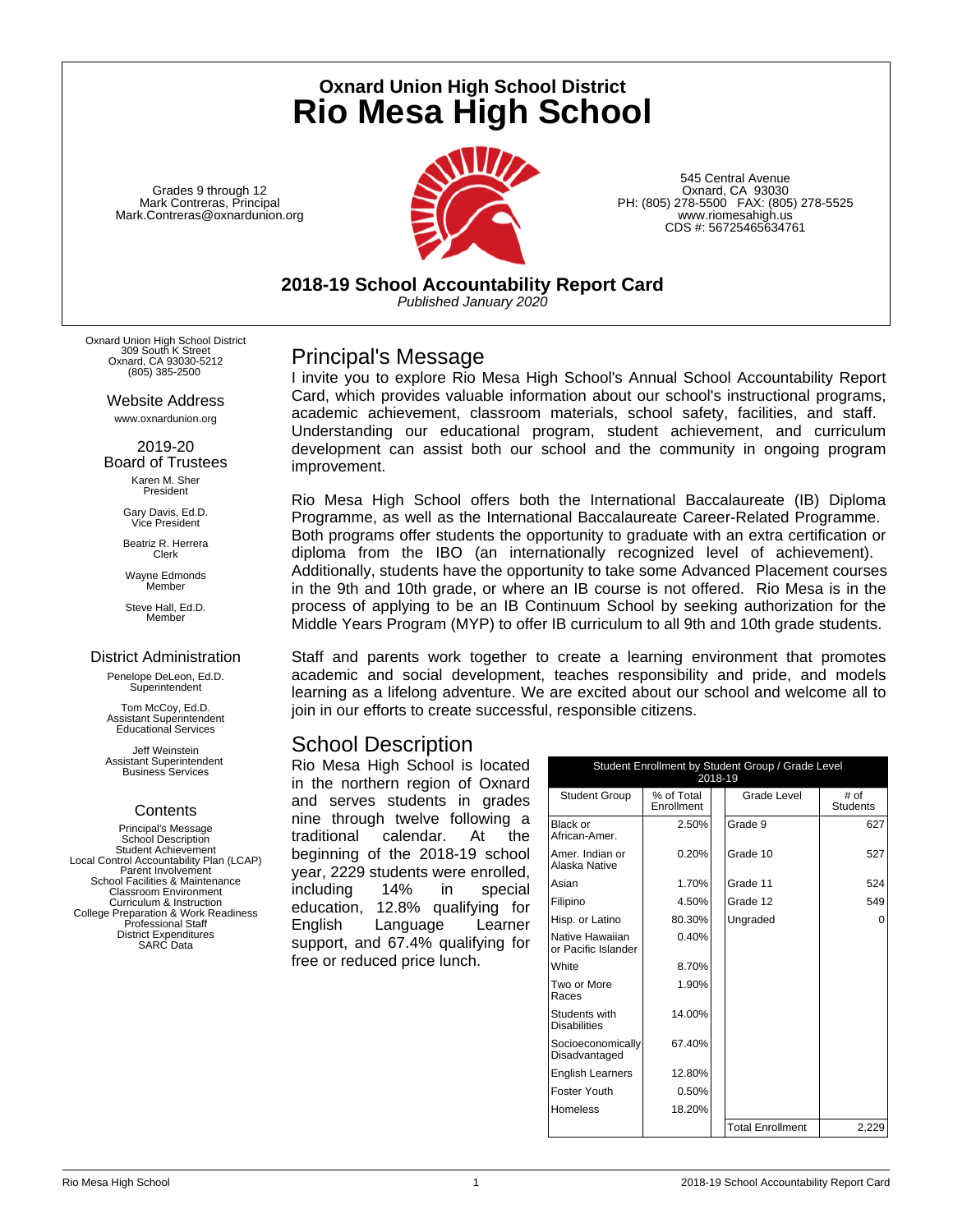## Student Achievement

## Physical Fitness

In the spring of each year, Rio Mesa High School is required by the state to administer a physical fitness test to all students in grade nine. The physical fitness test measures each student's ability to complete fitness tasks in six major areas. Students who either meet or exceed the standards in all six fitness areas are considered to be in the "healthy fitness zone." The chart reported in this document reports only the percentage in each category, not a cumulative total of the results for categories 4 of 6 and 5 of 6. Comparative district and state results can be found at the CDE's website.

| <b>Physical Fitness Test</b><br>Percentage of Students Meeting California Fitness Standards<br>2018-19 |                                                             |           |                                 |  |
|--------------------------------------------------------------------------------------------------------|-------------------------------------------------------------|-----------|---------------------------------|--|
|                                                                                                        | <b>Percentage of Students Meeting Standards</b>             |           |                                 |  |
| Grade Level<br>Tested                                                                                  | Four of Six Fitness Five of Six Fitness<br><b>Standards</b> | Standards | Six of Six Fitness<br>Standards |  |
| Ninth                                                                                                  | 174                                                         | 244       | 26.9                            |  |

*Note: Percentages are not calculated and double dashes (--) appear in the table when the number of students tested is ten or less, either because the number of students in this category is too small for statistical accuracy or to protect student privacy.*

### California Assessment of Student Performance and **Progress**

The California Assessment of Student Performance and Progress (CAASPP) System includes the Smarter Balanced Summative Assessments (SBAC) for students in the general education population, and the California Alternate Assessments (CAAs) for students with the most significant cognitive disabilities. Only eligible students may participate in the administration of the CAAs. CAAs items are aligned with alternative achievement standards, which are linked with the Common Core State Standards (CCSS). CAASPP results are a measure of how well students are mastering California's standards in English language arts/literacy (ELA) and mathematics, and are given to grades three through eight and grade eleven. SBAC tests assess student performance in ELA/Literacy and mathematics utilizing computer-adaptive tests and performance tasks, and CAAs test items are aligned with alternative achievement standards which are linked with the Common Core State Standards (CCSS).

The CAASPP results shown in this report include overall results comparing the school, district and state scores as well as the school's overall score in each applicable subgroup. Results are shown only for subgroups with ten students or more taking the exam. For those categories that are blank in the tables, no students met subgroup criteria. More information on CAASPP can be found on the California Department of Education's website www.cde.ca.gov/ta/tg/ca/.

#### CAASPP Test Results in ELA and Mathematics - All Students

|                                                              | Percent of Students Scoring at Proficient or<br>Advanced<br>(meeting or exceeding the state standards) |       |                 |       |       |       |
|--------------------------------------------------------------|--------------------------------------------------------------------------------------------------------|-------|-----------------|-------|-------|-------|
|                                                              | School                                                                                                 |       | <b>District</b> |       | State |       |
|                                                              | 17-18                                                                                                  | 18-19 | $17 - 18$       | 18-19 | 17-18 | 18-19 |
| English-Language Arts/Literacy<br>(grades $3-8$ and $11$ )   | 37.0                                                                                                   | 47.0  | 47.0            | 50.0  | 50.0  | 48.0  |
| <b>Mathematics</b><br>$(\text{grades } 3-8 \text{ and } 11)$ | 23.0                                                                                                   | 24.0  | 29.0            | 29.0  | 38.0  | 37.0  |

*Note: Percentages are not calculated when the number of students tested is ten or less, either because the number of students in this category is too small for statistical accuracy or to protect student privacy.*

|                                                   | CAASPP Test Results in ELA by Student Group (2018-19) |          |          |                        |                                                                  |
|---------------------------------------------------|-------------------------------------------------------|----------|----------|------------------------|------------------------------------------------------------------|
| <b>Student Groups</b>                             | Total<br><b>Enrollment</b>                            | # Tested | % Tested | % Not<br><b>Tested</b> | % Meeting<br>nr<br>Exceedina<br><b>State</b><br><b>Standards</b> |
| <b>All Students</b>                               | 480                                                   | 462      | 96.25    | 3.75                   | 47.07                                                            |
| Male                                              | 237                                                   | 227      | 95.78    | 4.22                   | 39.21                                                            |
| Female                                            | 243                                                   | 235      | 96.71    | 3.29                   | 54.70                                                            |
| Black or<br>African-Amer.                         | 16                                                    | 15       | 93.75    | 6.25                   | 46.67                                                            |
| Amer. Indian or<br>Alaska Native                  | $-1$                                                  | --       |          | ٠.                     |                                                                  |
| Asian                                             | --                                                    | --       |          | --                     |                                                                  |
| Filipino                                          | 24                                                    | 24       | 100.00   | 0.00                   | 87.50                                                            |
| Hisp. or Latino                                   | 368                                                   | 357      | 97.01    | 2.99                   | 40.62                                                            |
| Native Hawaiian or<br>Pacific Islander            | --                                                    | --       |          |                        |                                                                  |
| <b>White</b>                                      | 57                                                    | 52       | 91.23    | 8.77                   | 70.59                                                            |
| Two or More Races                                 | --                                                    | --       |          | --                     | --                                                               |
| <b>English Learners</b>                           | 123                                                   | 117      | 95.12    | 4.88                   | 15.38                                                            |
| Socioeconomically<br>Disadvantaged                | 322                                                   | 305      | 94.72    | 5.28                   | 39.34                                                            |
| Students with<br><b>Disabilities</b>              | 46                                                    | 41       | 89.13    | 10.87                  | 14.63                                                            |
| <b>Students Receiving</b><br>Migrant Ed. Services | 14                                                    | 14       | 100.00   | 0.00                   | 28.57                                                            |
| Foster Youth                                      | $=$                                                   | --       | ۵.       | --                     | --                                                               |
| <b>Homeless</b>                                   | 102                                                   | 93       | 91.18    | 8.82                   | 43.01                                                            |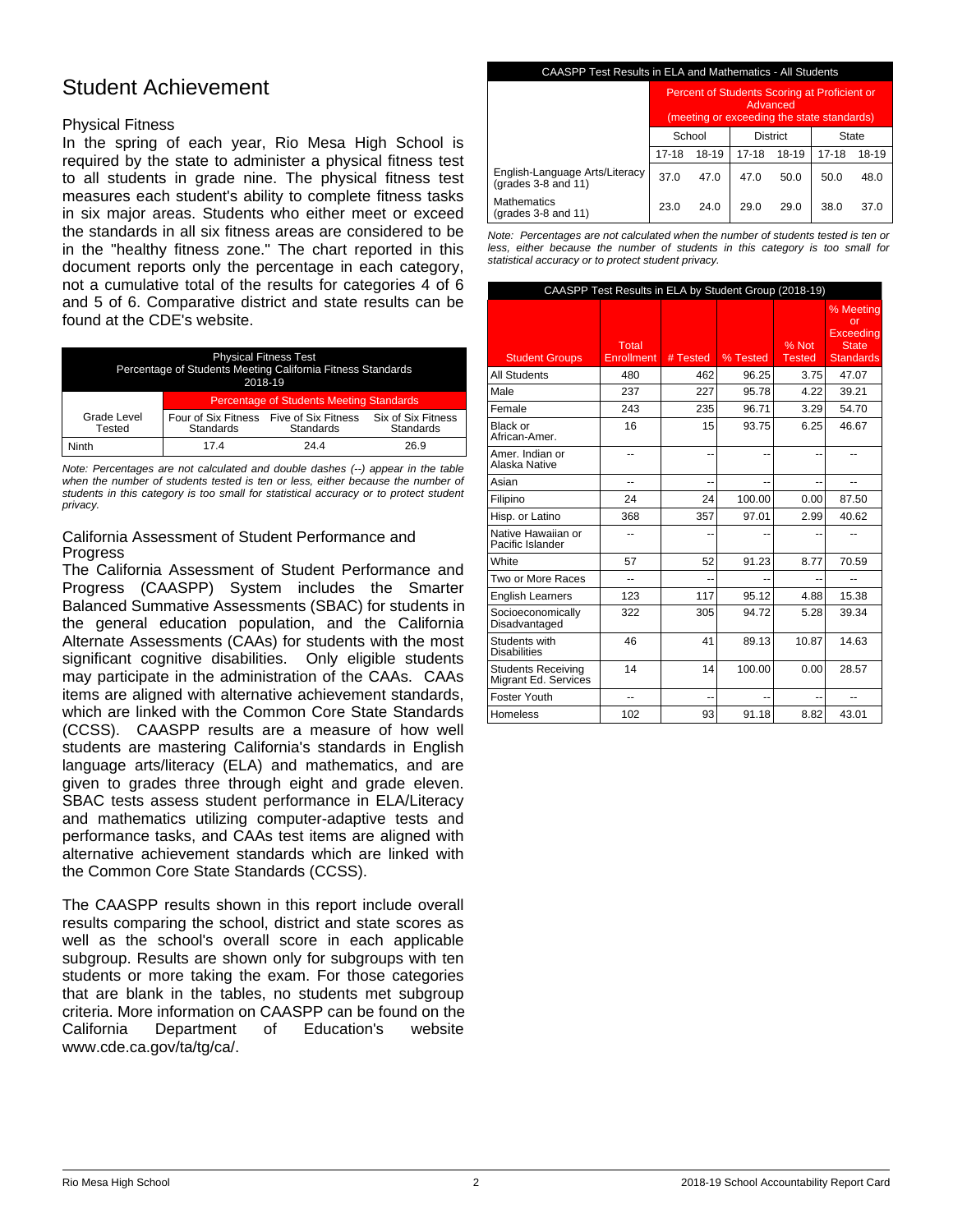|                                                   | CAASPP Test Results in Mathematics by Student Group (2018-19) |          |          |                        |                                                                  |  |  |
|---------------------------------------------------|---------------------------------------------------------------|----------|----------|------------------------|------------------------------------------------------------------|--|--|
| <b>Student Groups</b>                             | Total<br>Enrollment                                           | # Tested | % Tested | % Not<br><b>Tested</b> | % Meeting<br>or<br>Exceedina<br><b>State</b><br><b>Standards</b> |  |  |
| <b>All Students</b>                               | 476                                                           | 459      | 96.43    | 3.57                   | 23.97                                                            |  |  |
| Male                                              | 235                                                           | 222      | 94.47    | 5.53                   | 22.07                                                            |  |  |
| Female                                            | 241                                                           | 237      | 98.34    | 1.66                   | 25.74                                                            |  |  |
| Black or<br>African-Amer.                         | 16                                                            | 15       | 93.75    | 6.25                   | 20.00                                                            |  |  |
| Amer, Indian or<br>Alaska Native                  | --                                                            | --       |          |                        |                                                                  |  |  |
| Asian                                             | --                                                            | --       |          | --                     |                                                                  |  |  |
| Filipino                                          | 24                                                            | 24       | 100.00   | 0.00                   | 54.17                                                            |  |  |
| Hisp. or Latino                                   | 364                                                           | 354      | 97.25    | 2.75                   | 18.08                                                            |  |  |
| Native Hawaiian or<br>Pacific Islander            |                                                               |          |          |                        |                                                                  |  |  |
| White                                             | 57                                                            | 53       | 92.98    | 7.02                   | 43.40                                                            |  |  |
| Two or More Races                                 | $\overline{a}$                                                | --       |          | --                     | $-1$                                                             |  |  |
| <b>English Learners</b>                           | 122                                                           | 117      | 95.90    | 4.10                   | 4.27                                                             |  |  |
| Socioeconomically<br>Disadvantaged                | 318                                                           | 303      | 95.28    | 4.72                   | 17.16                                                            |  |  |
| Students with<br><b>Disabilities</b>              | 45                                                            | 42       | 93.33    | 6.67                   | 2.38                                                             |  |  |
| <b>Students Receiving</b><br>Migrant Ed. Services | 14                                                            | 13       | 92.86    | 7.14                   | 15.38                                                            |  |  |
| Foster Youth                                      | $\overline{a}$                                                | --       | --       | --                     | $\overline{a}$                                                   |  |  |
| <b>Homeless</b>                                   | 101                                                           | 93       | 92.08    | 7.92                   | 16.13                                                            |  |  |

*Note: ELA/Mathematics test results include the Smarter Balanced Summative Assessment and the CAA. The "Percent Met or Exceeded" is calculated by taking the total number of students who met or exceeded the standard on the Smarter Balanced Summative Assessment plus the total number of students who met the standard (i.e., achieved Level 3 – Alternate) on the CAAs divided by the total number of students who participated in both assessments.*

*Note: Double dashes (--) appear in the table when the number of students is ten or less, either because the number of students in this category is too small for statistical accuracy or to protect student privacy.*

*Note: The number of students tested includes all students who participated in the test whether they received a score or not; however, the number of students tested is not the number that was used to calculate the achievement level percentages. The achievement level percentages are calculated using only students who received scores.*

| CAASPP Test Results in Science for All Students |                                                                                                     |       |           |       |     |       |
|-------------------------------------------------|-----------------------------------------------------------------------------------------------------|-------|-----------|-------|-----|-------|
|                                                 | Percent of Students Scoring at Proficient or Advanced<br>(meeting or exceeding the state standards) |       |           |       |     |       |
|                                                 | School<br><b>District</b>                                                                           |       |           | State |     |       |
|                                                 | $17 - 18$                                                                                           | 18-19 | $17 - 18$ | 18-19 |     | 18-19 |
| Science<br>(grades 5, 8,<br>and $10$ )          | N/A                                                                                                 | N/A   | N/A       | N/A   | N/A | N/A   |

*Note: Cells with N/A values do not require data.*

*Note: This is a placeholder for the California Science Test (CAST) which was administered operationally during the 2018-19 school year. However, these data are not available for including in the 2018-19 SARC posting due February 1, 2020. These data will be included in the SARC 2019-20 posting due February 1, 2021.*

# Local Control Accountability Plan (LCAP)

As part of the new Local Control Funding Formula, school districts are required to develop, adopt, and annually update a three-year Local Control and Accountability Plan (LCAP). The following components of this SARC address some of the priorities identified in the District's LCAP:

Conditions of Learning (Basic Services) – State Priority 1: Degree to which teachers are appropriately assigned and fully credentialed in the subject areas and for the pupils they are teaching; pupils have access standards-aligned Instructional materials and school facilities are maintained in good repair. Covered in facilities are maintained in good repair. *Teacher Assignment*, including the Teacher Credentials & Misassignments chart; *Instructional Materials*, including the Textbooks chart; and *School Facilities & Maintenance,* including the Campus Description and School Facility Good Repair Status charts.

Conditions of Learning (Implementation of State Standards) – State Priority 2: academic content and performance standards adopted by the state board for all pupils. Not covered in the School Accountability Report Card.

Parental Involvement – State Priority 3: Efforts to seek parent input in decision making, promotion of parent participation in programs for unduplicated pupils and special need subgroups. Covered in *Parent Involvement.*

Pupil Achievement – State Priority 4: Performance on standardized tests, score on Academic Performance Index, share of pupils that are college and career ready, share of English learners that become English proficient, English learner reclassification rate, share of pupils that pass Advanced Placement exams with a 3 or higher, and share of pupils determined prepared for college by the Early Assessment Program. Covered in *California Assessment of Student Performance and Progress*, including the CAASPP charts.

Engagement (Pupil Engagement) – State Priority 5: School attendance rates, chronic absenteeism rates, middle school dropout rates, high school dropout rates, and high school graduation rates. Covered in *Dropout & Graduation Rates*, including the Dropout chart; and *Graduation Requirements*, including the Graduation Rate chart for high schools only.

School Climate – State Priority 6: Pupil suspension rates, pupil expulsion rates, other local measures including surveys of pupils, and parents and teachers on the sense of safety and school connectedness. Covered in *Discipline & Climate for Learning*, including Suspension & Expulsion chart; and *School Site Safety Plan.*

Conditions of Learning (Course Access) – State Priority 7: Pupil enrollment in a broad course of study that includes<br>all of the subject areas. Not covered in the School Not covered in the School Accountability Report Card.

Other Pupil Outcomes – State Priority 8: Pupil outcomes in the subject areas. Covered in *Physical Fitness*, including the Physical Fitness Test chart.

## Parent Involvement

Parents are encouraged to get involved in their child's learning environment either by volunteering in the classroom, participating in a decision-making group, or simply attending school events.

Parents stay informed on upcoming events and school activities through daily bulletins, email, the school marquee, the school website, Spartan Spotlight through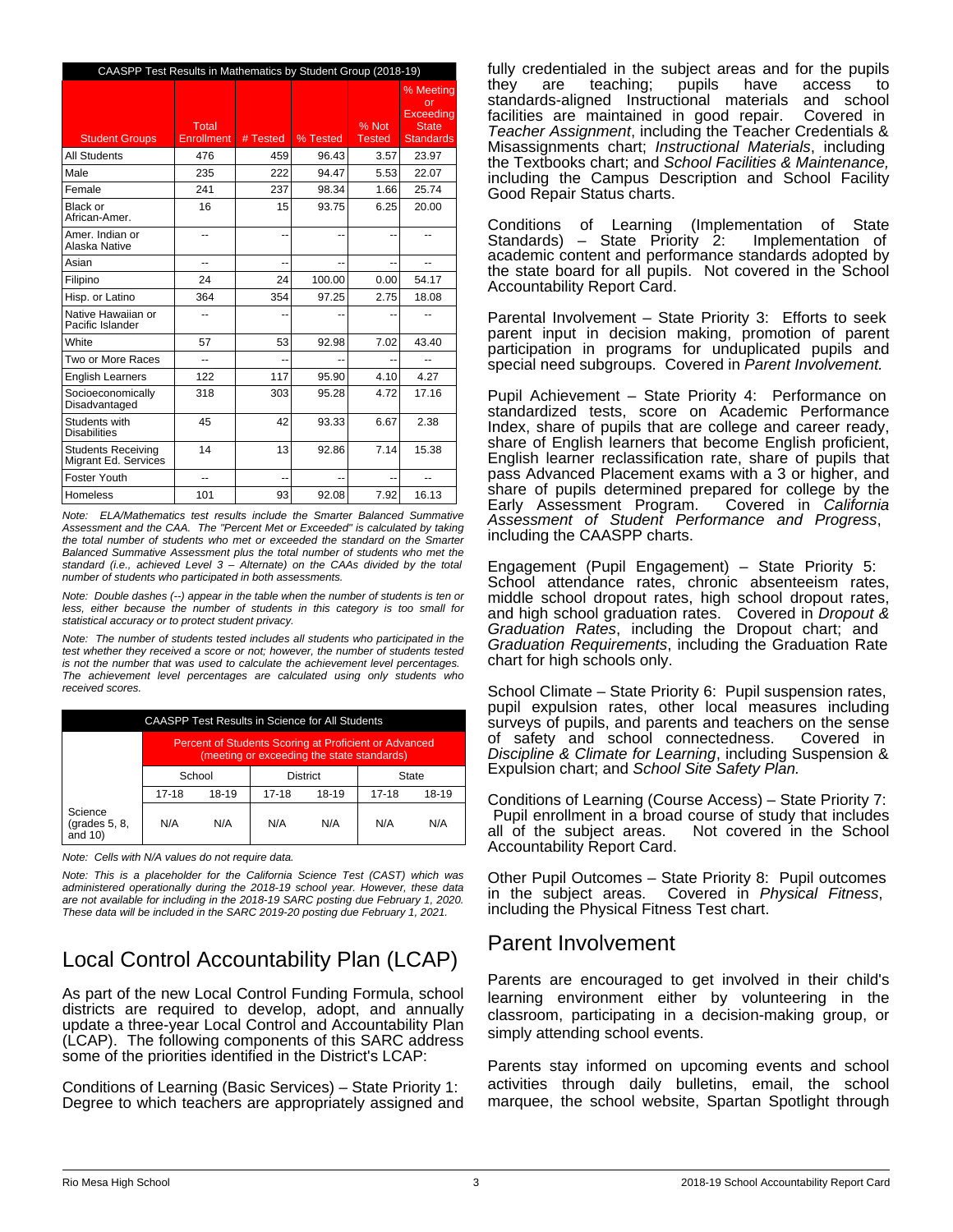YouTube, ParentVUE & StudentVUE (online student information system), Parent Square, PFO newsletters, and Twitter (@rmhs spartans). Contact the school office at (805) 278-5500 for more information on how to become involved in your child's learning environment.

## **Opportunities to Volunteer**

Fundraising Activities Assisting with School Events Setup for Special Events

## **Committees**

Athletic Booster Clubs English Learner Advisory Council School Site Council Band Boosters Scholarship Committee Parent Faculty Organization (PFO)

## **School Activities**

Back to School Night Open House Sports Events Student Orientation Student Performances **Student Recognition Assemblies** Senior Awards Night EAOP Workshops Parent Project Classes

## School Facilities & Maintenance

The district takes great efforts to ensure that all schools are clean, safe, and functional through proper facilities maintenance and campus supervision. Rio Mesa High School's original facilities were built in 1965; ongoing maintenance and campus improvements ensure facilities remain up to date and provide adequate space for students and staff. District maintenance and site custodial staff ensure that the repairs necessary to keep the school in good condition are completed in a timely manner. A work order process is used by school and district staff to communicate non-routine maintenance requests. Measure A projects are expect to continue for the next couple of school years to complete specific projects designated by the district to the school site.

Every morning before school begins, the custodian inspects facilities for safety hazards or other conditions that need attention prior to students and staff entering school grounds. One day custodian and seven evening custodians are assigned to Rio Mesa High School. The day custodian is responsible for:

- Classroom cleaning
- Cafeteria setup/cleanup
- Restroom cleaning
- Campus beautification

Restrooms are checked regularly throughout the day for cleanliness and subsequently cleaned as needed. The evening custodians are responsible for:

- Classroom cleaning
- Cafeteria cleanup
- Common use area cleaning
- Office area cleaning
- Restroom cleaning

The principal communicates with custodial staff daily concerning maintenance and school safety issues.

| <b>Campus Description</b>          |          |
|------------------------------------|----------|
| Year Built                         | 1965     |
| Acreage                            | 47.19    |
| Square Footage                     | 202944   |
|                                    | Quantity |
| <b>Permanent Classrooms</b>        | 79       |
| Portable Classrooms                | 14       |
| Restrooms (sets)                   | 4        |
| Cafeteria                          |          |
| Swimming Pool                      |          |
| Library                            |          |
| <b>Administration Building</b>     |          |
| Boys Locker Room                   |          |
| Girls Locker Room                  |          |
| Gymnasium                          |          |
| <b>Learning Centers</b>            | 3        |
| <b>Physical Education Building</b> |          |

## Facilities Inspection

The district's maintenance department inspects Rio Mesa High School on an annual basis in accordance with Education Code §17592.72(c)(1). Rio Mesa High School uses a school site inspection survey to identify unsafe or hazardous conditions and facility improvement needs. The most recent school inspection took place between Friday, June 14, 2019 and Tuesday, August 13, 2019. Deficiencies noted in the school inspection survey were corrected immediately by the district's maintenance department. During fiscal year 2018-19, all restrooms were fully functional and available for student use at the time of the inspection.

| <b>School Facility Good Repair Status</b><br>Most Recent Inspection: Tuesday, August 13, 2019 |                      |      |      |  |  |
|-----------------------------------------------------------------------------------------------|----------------------|------|------|--|--|
| Item Inspected                                                                                | <b>Repair Status</b> |      |      |  |  |
|                                                                                               | Good                 | Fair | Poor |  |  |
| Systems<br>Α.                                                                                 |                      |      |      |  |  |
| <b>B.</b> Interior                                                                            |                      |      |      |  |  |
| C. Cleanliness                                                                                |                      |      |      |  |  |
| D. Electrical                                                                                 |                      |      |      |  |  |
| E. Restrooms / Fountains                                                                      |                      |      |      |  |  |
| F. Safety                                                                                     |                      |      |      |  |  |
| G. Structural                                                                                 |                      |      |      |  |  |
| H. External                                                                                   |                      |      |      |  |  |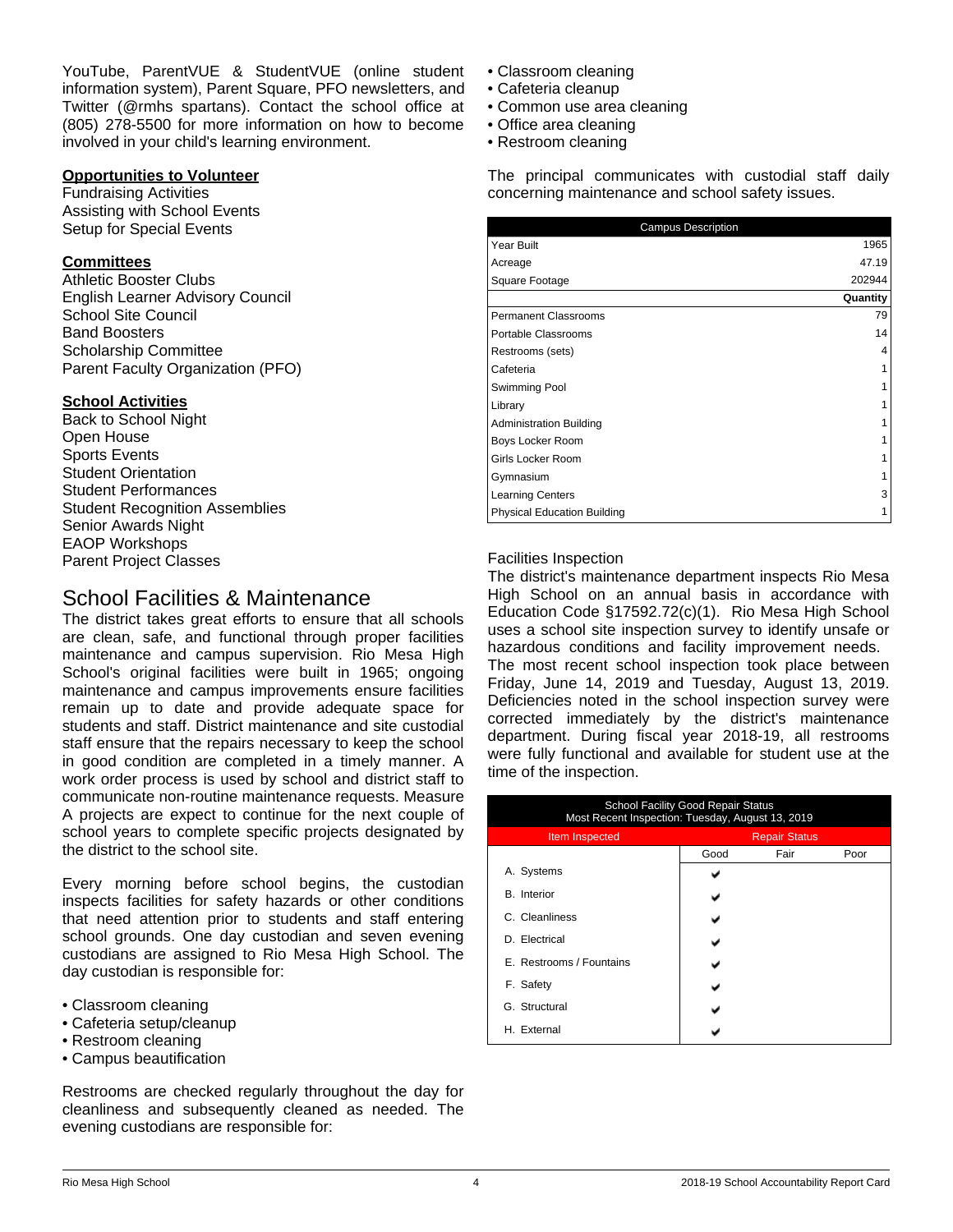| Repair Needed and Action Taken or Planned |                                                                   |  |  |
|-------------------------------------------|-------------------------------------------------------------------|--|--|
| <b>Section Number</b>                     | Comment                                                           |  |  |
| (B)                                       | Room 44; Living Center 31; Restroom 32 - Ceiling tile<br>missina  |  |  |
|                                           | P-5 - Carpet frayed/ripped                                        |  |  |
| (D)                                       | Boy's Restroom 1 - Light cover missing                            |  |  |
|                                           | Room 62 - Two banks of overhead lights not working                |  |  |
| (H)                                       | Library; Rooms 53, 54, 55 - Windows are missing secure<br>latches |  |  |
|                                           | Room 50 - Window latch, broken window (cracked glass)             |  |  |
|                                           |                                                                   |  |  |

| Overall Summary of School Facility Good Repair Status |      |        |      |  |  |
|-------------------------------------------------------|------|--------|------|--|--|
| Exemplary                                             | Good | 'Fair. | Poor |  |  |
| پ                                                     |      |        |      |  |  |

#### *Rating Description*

*Exemplary: The school meets most or all standards of good repair. Deficiencies noted, if any, are not signifcant and/or impact a very small area of the school.*

#### Campus Supervision

School administration and teaching staff place a high priority on providing adequate adult supervision on campus before, during, and after school. The principal, assistant principal, campus supervisors, and the deputy sheriff patrol the campus before school, during lunch, and during dismissal to monitor student activities and behavior.

Rio Mesa High School is a closed campus. During school hours, all visitors must sign in at the school's office and wear identification badges while on school grounds.

#### School Site Safety Plan

The Comprehensive School Site Safety Plan was developed for Rio Mesa High School in collaboration with local agencies and the district office to fulfill Senate Bill 187 requirements. Components of this plan include child abuse reporting procedures, teacher notification of dangerous pupil procedures, disaster response procedures, procedures for safe arrival and departure from school, sexual harassment policy, and dress code policy. The school's most recent school safety plan was reviewed, updated, and discussed with school staff in November 2019.

## Classroom Environment

### Discipline & Climate for Learning

Rio Mesa High School's discipline policies are based upon Positive Behavioral Interventions and Supports (PBIS) and a Multi-Tiered System of Supports approach to social, emotional and behavioral support. This school-wide positive behavior management plan is used as a guide to develop school rules, develop behavior management programs, promote responsibility, promote respect, and minimize classroom disruptions. disciplinary intervention is managed by school administrators in a fair, firm, and consistent manner based upon the nature of each situation.

| <b>Suspensions &amp; Expulsions</b> |       |                 |       |  |  |
|-------------------------------------|-------|-----------------|-------|--|--|
|                                     | 16-17 | $17 - 18$       | 18-19 |  |  |
|                                     |       | School          |       |  |  |
| % Students Suspended                | 7.2   | 5.4             | 7.2   |  |  |
| % Students Expelled                 | 0.3   | 0.1             | 0.4   |  |  |
|                                     |       | <b>District</b> |       |  |  |
| % Students Suspended                | 6.3   | 5.2             | 6.2   |  |  |
| % Students Expelled                 | 0.2   | 0.1             | 0.3   |  |  |
|                                     |       | <b>State</b>    |       |  |  |
| % Students Suspended                | 3.6   | 3.5             | 3.5   |  |  |
| % Students Expelled                 | 0.1   | 0.1             | 0.1   |  |  |

## Class Size

The Teaching Load Distribution table in this report illustrates the distribution of class sizes by subject area, the average class size, and the number of classes that contain 1-22 students, 23-32 students, and 33 or more students. Calculations exclude classrooms of 50 or more students.

| Average Class Size and Class Size Distribution |               |          |                          |       |  |  |
|------------------------------------------------|---------------|----------|--------------------------|-------|--|--|
|                                                |               |          | 2016-17                  |       |  |  |
|                                                | Avg.<br>Class |          | <b>Number of Classes</b> |       |  |  |
| <b>Subject</b>                                 | <b>Size</b>   | $1 - 22$ | 23-32                    | $33+$ |  |  |
| English                                        | 28.0          | 18       | 21                       | 30    |  |  |
| <b>Mathematics</b>                             | 28.0          | 15       | 22                       | 34    |  |  |
| Science                                        | 28.0          | 15       | 18                       | 31    |  |  |
| Social Science                                 | 28.0          | 16       | 15                       | 38    |  |  |
|                                                |               |          | 2017-18                  |       |  |  |
|                                                | Avg.<br>Class |          | <b>Number of Classes</b> |       |  |  |
| <b>Subject</b>                                 | <b>Size</b>   | $1 - 22$ | 23-32                    | $33+$ |  |  |
| English                                        | 28.0          | 19       | 29                       | 34    |  |  |
| <b>Mathematics</b>                             | 29.0          | 14       | 22                       | 36    |  |  |
| Science                                        | 27.0          | 14       | 21                       | 33    |  |  |
| Social Science                                 | 29.0          | 12       | 19                       | 34    |  |  |
|                                                |               |          | 2018-19                  |       |  |  |
|                                                | Avg.<br>Class |          | <b>Number of Classes</b> |       |  |  |
| <b>Subject</b>                                 | Size          | $1 - 22$ | 23-32                    | $33+$ |  |  |
| English                                        | 29.0          | 17       | 20                       | 43    |  |  |
| <b>Mathematics</b>                             | 29.0          | 14       | 17                       | 40    |  |  |
| Science                                        | 25.0          | 22       | 17                       | 35    |  |  |
| Social Science                                 | 31.0          | 11       | 15                       | 38    |  |  |

*\*Number of classes indicates how many classrooms fall into each size category (a range of total students per classroom). At the secondary level, this information is reported by subject area rather than grade level.*

## Dropout & Graduation Rates

Rio Mesa High School's teachers and administrative staff practice the early identification of and intervention on behalf of students who exhibit warning signs and/or behavioral traits that may lead to dropping out of school. Intervention strategies used to promote attendance and reduce dropout rates include monitoring test results and performance, parent conferences, counseling, the Spartan Academy, intervention assistance by teachers during the school day, after school tutoring, Condor (satellite program), and Cyber High. Understanding that the needs of each student are different, administrators, counselors, and teaching staff continue their efforts to discover successful solutions to help students complete their high school program.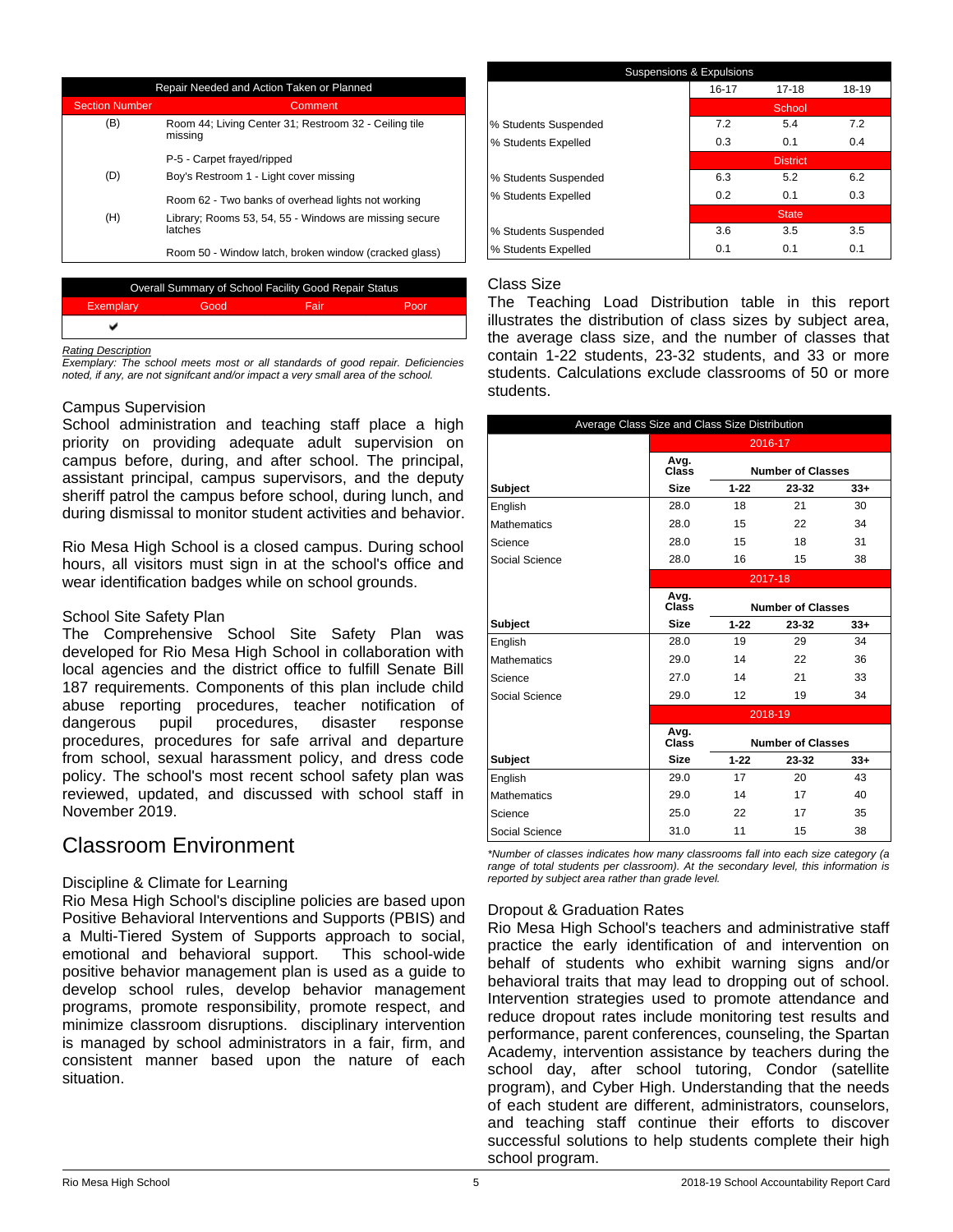Students must accumulate 230 course credits to receive a high school diploma from Rio Mesa High School. Alternative methods of acquiring a diploma are available through the continuation school, community day school, adult school, Condor High School (independent study) for those students who have been unsuccessful in a high school environment or have exhausted their opportunities to remain at Rio Mesa High School.

In the following Dropout & Graduation Rates table, 2017-18 data is the most current information available, since state certification/release dates for dropout data occur too late for inclusion in this report. Detailed information about dropout rates and graduation rates can be found on the DataQuest Web page at http://dq.cde.ca.gov/dataquest/.

| Dropout & Graduation Rates (Four-Year Cohort Rate) |                 |        |       |  |
|----------------------------------------------------|-----------------|--------|-------|--|
|                                                    |                 | School |       |  |
|                                                    | 15-16           | 16-17  | 17-18 |  |
| Dropout Rate                                       | 7.6%            | 4.9%   | 4.7%  |  |
| <b>Graduation Rate</b>                             | 87.2%           | 90.8%  | 89.9% |  |
|                                                    | <b>District</b> |        |       |  |
|                                                    | 15-16           | 16-17  | 17-18 |  |
| Dropout Rate                                       | 8.3%            | 7.1%   | 7.1%  |  |
| <b>Graduation Rate</b>                             | 83.7%           | 85.6%  | 84.9% |  |
|                                                    | <b>State</b>    |        |       |  |
|                                                    | $15 - 16$       | 16-17  | 17-18 |  |
| Dropout Rate                                       | 9.7%            | 9.1%   | 9.6%  |  |
| <b>Graduation Rate</b>                             | 83.8%           | 82.7%  | 83.0% |  |

*For the formula to calculate the 2017-18 and 2018-19 adjusted cohort graduation rate, see the 2018-19 Data Element Definitions document located on the SARC web page at https://www.cde.ca.gov/ta/ac/sa/*

# Curriculum & Instruction

## Staff Development

All training and curriculum development activities at Rio Mesa High School revolve around the California State Content Standards and Frameworks. During the 2018-19 school year, Rio Mesa High School held staff development trainings centered around becoming an International Baccalaureate Continuum School and preparing for the on-schedule 6th-year WASC (accreditation) visit.

Decisions concerning selection of staff development activities are performed by all staff using tools such as teacher input, state assessment results, and data analysis to determine the areas in which additional teacher training may enhance classroom instruction and increase student achievement levels. Rio Mesa High School supports ongoing professional growth throughout the year on late start days. Teachers meet in both grade level and department level teams to conduct data analysis to identify areas of need. Teaching staff are provided the opportunity to participate in district-sponsored staff development workshops or training session as 1) a supplement to site-based staff development, 2) for reinforcement of or follow-up on previous training, or 3)<br>follow-up training for newly implemented implemented programs/curricula.

During the 2017-18, 2018-19 and 2019-20 school years, Rio Mesa High School's teachers had the opportunity to attend the following events hosted by the Oxnard Union High School District:

2017-18 Training:

- Next Generation Science Standards (NGSS)
- English Language Arts
- English Language Development/World Language
- Mathematics
- Social Science
- Career Technical Education

2018-19 Training:

- Next Generation Science Standards (NGSS)
- English Language Arts (ELA)
- Mathematics
- Social Science
- iLit Training

2019-20 Training:

- Multi-Tiered System of Supports (MTSS)
- iLit Reading Intervention
- SkillsUSA Training for Career Pathways
- Edge Training for ESL Students
- Curriculum Design for Dual Language Immersion
- Textbook Pilot Training for Science and ELA
- Math Leadership Network
- Digital Broadcast
- Ethnic Studies Curriculum Development
- Dual Immersion Textbook Pilot Training
- VC Innovates
- AP Spanish Committee Test Development
- Next Generation Science Standards (NGSS)
- Library Learning Day
- AVID Elective Focused Note-Taking
- Data Chats for Common Assessments, Corrective Teaching, and Engagement
- Google Platform Training
- PLC Summer Curriculum Planning, Common Syllabi, Technology Use, Student Engagement
- Positive Behavioral Interventions & Supports (PBIS)

Rio Mesa High School offers support to new and veteran teachers through peer coaching and mentoring. Instructional aides are provided targeted training focused on teaching strategies and curriculum content. Substitute teachers are invited to participate in designated staff development activities. All staff are encouraged to attend professional workshops and conferences. Classified support staff receive job-related training from department supervisors and district representatives.

| Number of School Days Dedicated to Staff Development and Continuous<br>Improvement |         |         |  |
|------------------------------------------------------------------------------------|---------|---------|--|
| 2017-18                                                                            | 2018-19 | 2019-20 |  |
|                                                                                    |         |         |  |
|                                                                                    |         |         |  |

## Instructional Materials

All textbooks used in the core curriculum at Rio Mesa High School are aligned to the California Content Standards and Frameworks. Standards-based instructional materials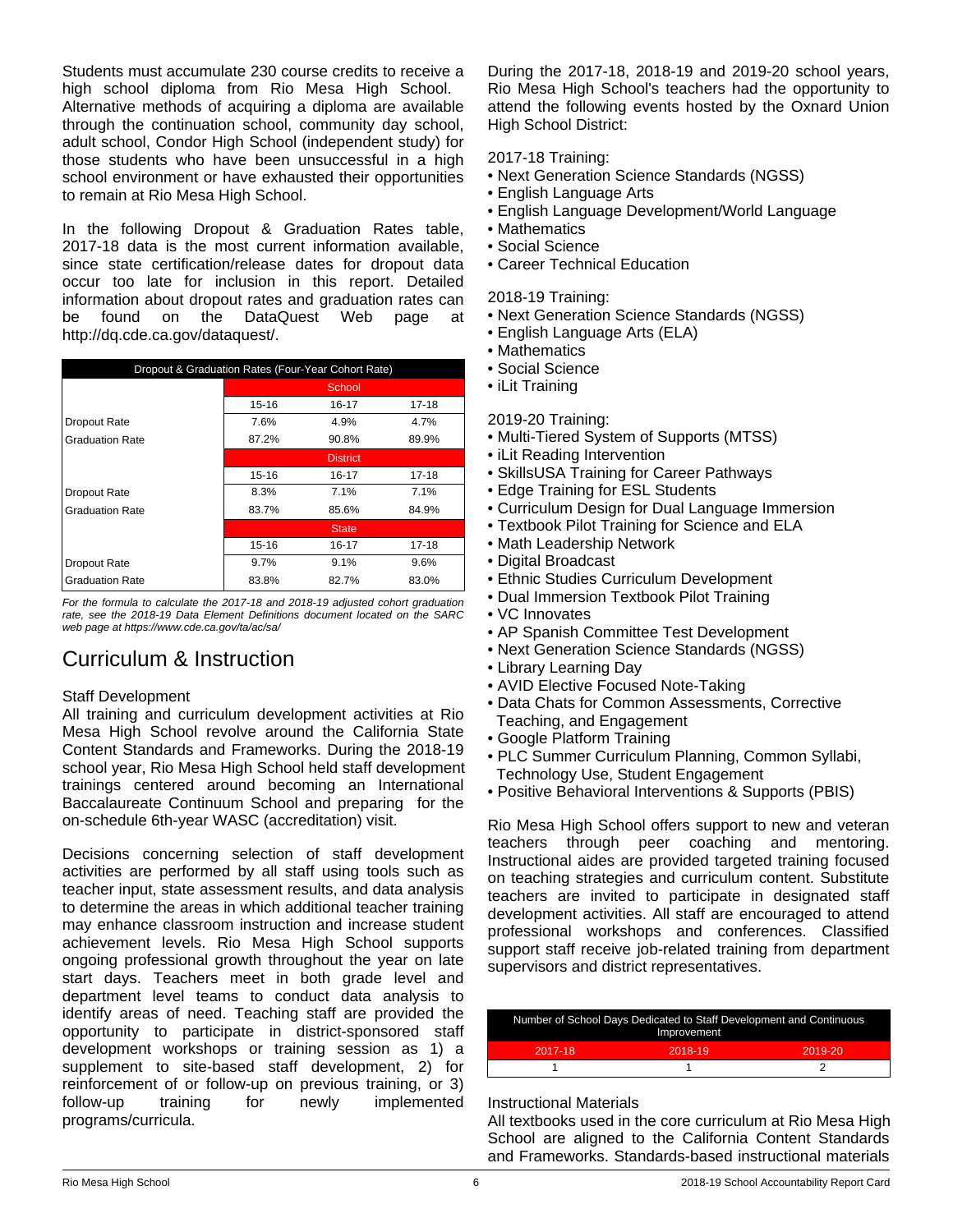are approved by the district's Board of Trustees. The district follows the State Board of Education's six-year adoption cycle for core content materials and the eight-year cycle for textbook adoptions in foreign language, visual and performing arts, and health.

On Wednesday, September 25, 2019, the Oxnard Union High School District's Board of Trustees held a public hearing to certify the extent to which textbooks and instructional materials have been provided to students. The Board of Trustees adopted Resolution #19-44 which certifies as required by Education Code §60119 (1) that textbooks and instructional materials were provided to all students, including English learners, in the district to the extent that each pupil has a textbook or instructional materials, or both, to use in class and to take home, (2) sufficient textbooks and instructional materials were provided to each student, including English learners, that are aligned to the academic content standards and consistent with the cycles and content of the curriculum frameworks in math, science, history-social science, and English/language arts, (3) sufficient textbooks or instructional materials were provided to each pupil enrolled in foreign language or health classes, and (4) sufficient laboratory science equipment was available for science laboratory classes offered in grades 9-12 inclusive.

In addition to core subject areas, districts are required to disclose in their SARCs the sufficiency of instructional materials used for their visual/performing arts curricula. During the 2019-20 school year, Oxnard Union High School District provided each student, including English learners, enrolled in a visual/performing arts class with a textbook or instructional materials to use in class and to take home. These materials complied with the state's content standards and curriculum frameworks.

|                              | <b>Textbooks</b>                                                                                 |                                           |
|------------------------------|--------------------------------------------------------------------------------------------------|-------------------------------------------|
|                              | <b>Adoption Year</b> Publisher & Series                                                          | <b>Pupils Lacking</b><br><b>Textbooks</b> |
| <b>English Language Arts</b> |                                                                                                  |                                           |
| 2008                         | Bedford Fremont and Worth, The Language<br>of Composition: Reading, Writing, Rhetoric<br>Student | $0\%$                                     |
| 2005                         | McDougal Littell, Language Network                                                               | $0\%$                                     |
| 2005                         | McDougal Littell, The Language of Literature                                                     | $0\%$                                     |
| 2016                         | Pearson, The Longman Reader                                                                      | $0\%$                                     |
| 2007                         | Prentice Hall, Literature: An Intro to Reading<br>and Writing                                    | $0\%$                                     |
| 2007                         | Prentice Hall, Timeless Voices, Timeless<br><b>Themes The British Tradition</b>                  | $0\%$                                     |
| 2003                         | W.W. Norton, Norton Anthology - World<br>Masterpieces Volumes 1 & 2                              | $0\%$                                     |
| <b>Foreign Languages</b>     |                                                                                                  |                                           |
| 2011                         | Better Chinese Limited, Discovering Chinese                                                      | $0\%$                                     |
| 2007                         | EMC Paradigm, Que Chevere 1, 2, 3                                                                | $0\%$                                     |
| 2007                         | McDougal Littell, Discovering French<br>Nouveau                                                  | $0\%$                                     |
| 2005                         | McDougal Littell, En Espanol 1 & 2                                                               | $0\%$                                     |
| 2007                         | Prentice Hall, Abriendo paso: Gramatica                                                          | $0\%$                                     |
| 2004                         | Prentice Hall, Momentos de los literaturas<br>hispanicas                                         | $0\%$                                     |
| 2003                         | Prentice Hall, Sendas Literarias 1 & 2                                                           | $0\%$                                     |
| 2015                         | Vista Higher Learning, D'accord (French)                                                         | $0\%$                                     |

| 2008                          | Vista Higher Learning, Imaginez: le francais<br>sans frontieres (IB)            | 0 %   |
|-------------------------------|---------------------------------------------------------------------------------|-------|
| 2007                          | Wayside Publishing, Azulejo                                                     | $0\%$ |
| Health                        |                                                                                 |       |
| 2007                          | Pearson Prentice Hall, Health                                                   | $0\%$ |
| <b>History-Social Science</b> |                                                                                 |       |
| 2007                          | Cengage Learning, American Pageant                                              | $0\%$ |
| 2007                          | Glencoe/McGraw-Hill, World Geography and<br>Cultures                            | $0\%$ |
| 2008                          | Houghton Mifflin Harcourt, Psychology -<br><b>Principles in Practice</b>        | $0\%$ |
| 2010                          | Houghton Mifflin Harcourt, Sociology: The<br>Study of Relationships             | $0\%$ |
| 2007                          | McDougal Littell, The Americans<br>Reconstruction to the 21st Century           | $0\%$ |
| 2006                          | McGraw Hill, Economics: Principles,<br><b>Problems and Policies</b>             | $0\%$ |
| 2016                          | McGraw Hill, Understanding Economics                                            | $0\%$ |
| 2006                          | Pearson Prentice Hall, Economics: Principles<br>in Action                       | $0\%$ |
| 2006                          | Pearson Prentice Hall, Magruder's American<br>Government                        | $0\%$ |
| 2007                          | Pearson Prentice Hall, The Western Heritage<br>Since 1300 (AP European History) | $0\%$ |
| 2007                          | Pearson Prentice Hall, World History: The<br>Modern World                       | $0\%$ |
| 2011                          | Prentice Hall, The Cultural Landscape: An<br>Introduction to Human Geography    | $0\%$ |
| 2006                          | Steck-Vaughn, America's History - Land of<br>Liberty                            | $0\%$ |
| 1999                          | Steck-Vaughn, Fearon's American<br>Government                                   | $0\%$ |
| 2007                          | Wadsworth, AP Psychology                                                        | 0 %   |
| 2010                          | Worth Publishers, Myers Psychology Second<br>Edition for AP                     | $0\%$ |
| <b>Mathematics</b>            |                                                                                 |       |
| 2005                          | Glencoe/McGraw Hill (Sopris West), Algebra<br><b>Concepts and Applications</b>  | $0\%$ |
| 2006                          | Glencoe/McGraw-Hill, Mathematics with<br><b>Business Applications</b>           | 0%    |
| 2005                          | Houghton Mifflin, Calculus of a Single<br>Variable                              | $0\%$ |
| 2006                          | Houghton Mifflin, PreCalculus with Limits, A<br>Graphing Approach               | 0 %   |
| 2017                          | Houghton Mifflin Harcourt, Big Ideas Math,<br>Course 1                          | 0 %   |
| 2017                          | Houghton Mifflin Harcourt, Big Ideas Math,<br>Course 2                          | 0%    |
| 2017                          | Houghton Mifflin Harcourt, Big Ideas,<br>Integrated Math 1, 2 & 3               | 0 %   |
| 2007                          | Pearson, AGS Algebra                                                            | $0\%$ |
| 2007                          | Prentice Hall, Elementary Statistics                                            | $0\%$ |
| Science                       |                                                                                 |       |
| 2007                          | Addison Wesley, Biology: Concepts &<br>Connections                              | $0\%$ |
| 2007                          | Addison Wesley, Conceptual Physics                                              | $0\%$ |
| 2007                          | AGS, Biology - Cycles of Life                                                   | $0\%$ |
| 2007                          | Current Publishing, Life on an Ocean Planet                                     | $0\%$ |
| 2007                          | Freeman & Company, AP Biology: Principles<br>of Life                            | $0\%$ |
| 2007                          | Houghton Mifflin, World of Chemistry                                            | $0\%$ |
| 2008                          | Houghton Mifflin Harcourt, Environmental<br>Science                             | $0\%$ |
| 2007                          | It's About Time, Active Chemistry: A Project<br><b>Based Inquiry Approach</b>   | 0%    |
| 2007                          | It's About Time, Active Physics: A Project<br><b>Based Inquiry Approach</b>     | 0 %   |
| 2006                          | J. Wiley & Son, Fundamentals of Physics                                         | $0\%$ |
| 2008                          | McDougal Littell, Introductory Chemistry: A<br>Foundation                       | 0 %   |
| 2007                          | Pearson Prentice Hall, Conceptual Physics                                       | 0 %   |
| 2007                          | Pearson Prentice Hall, Earth Science                                            | $0\%$ |
| 2007                          | Pearson Prentice Hall, Essentials of Human<br>Anatomy & Physiology              | $0\%$ |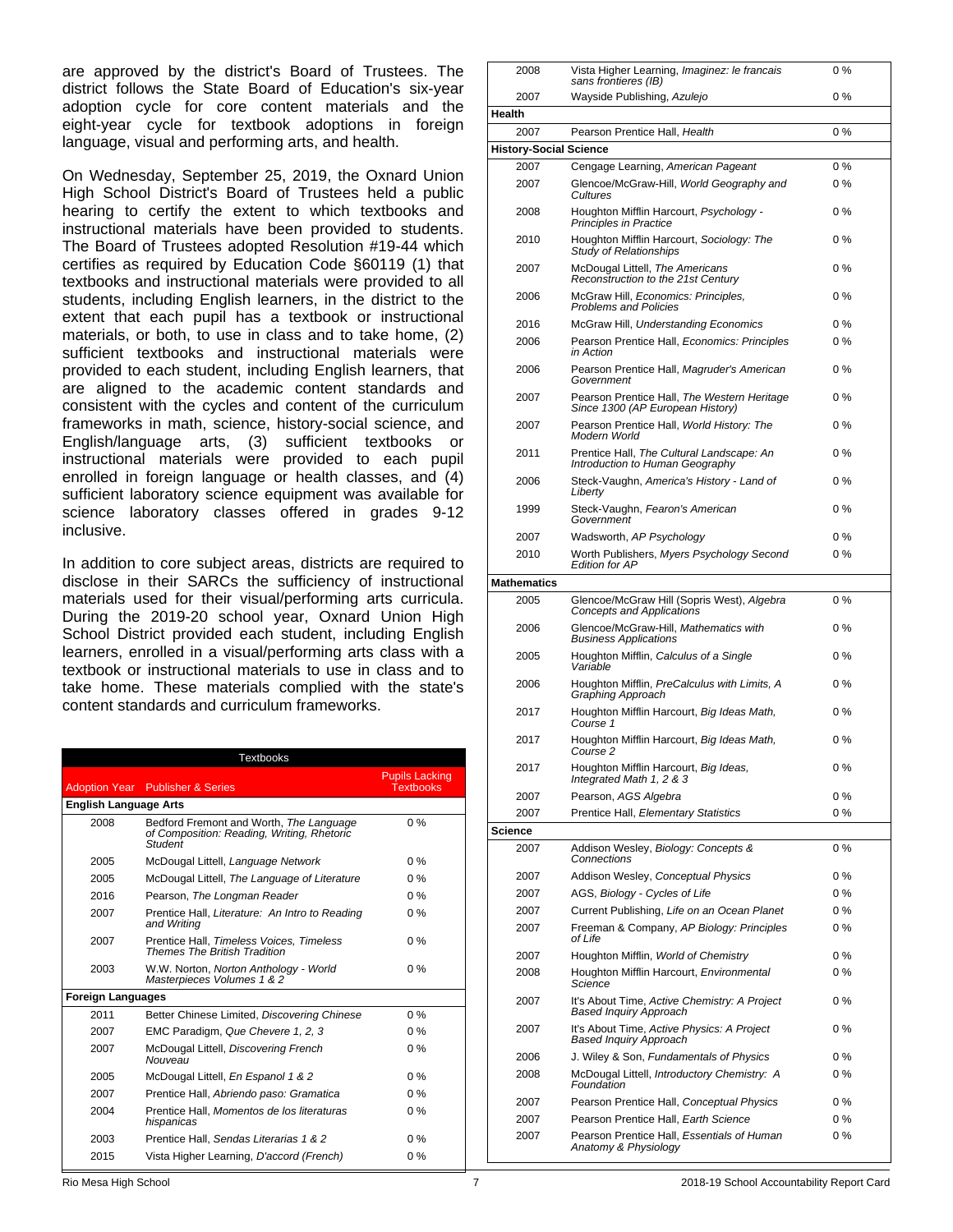| 2007 | Prentice Hall, Biology       | $0\%$ |
|------|------------------------------|-------|
| 2007 | Prentice Hall, Chemistry     | $0\%$ |
|      | Science Laboratory Equipment | $0\%$ |

## College Preparation & Work Readiness

### College Preparation Courses

Students are encouraged to take required courses if they plan on attending a four-year college or university. The adjacent table illustrates the proportion of courses taken and successfully completed in relation to the number of course enrollments (sum of total enrollment in all classes).

### **Admission Requirements for California Public Universities**

### University of California

Admission requirements for the University of California (UC) follow guidelines set forth in the Master Plan, which requires that the top one-eighth of the state's high school graduates, as well as those transfer students who have successfully completed specified college work, be eligible for admission to the UC. These requirements are designed to ensure that all eligible students are adequately prepared for University-level work. For general admission requirements please visit the UC website at http://www.universityofcalifornia.edu/admissions/general.h tml.

#### California State University

Admission requirements for the California State University (CSU) use three factors to determine eligibility. They are specific high school courses; grades in specified courses, and test scores; and graduation from high school. Some campuses have higher standards for particular majors or students who live outside the local campus area. Because of the number of students who apply, a few campuses have higher standards (supplementary admission criteria) for all applicants. Most CSU campuses utilize local admission guarantee policies for students who graduate or transfer from high schools and colleges that are historically served by a CSU campus in that region. For general admissions requirements, please visit the California State University Website at http://www.calstate.edu/admission/.

#### Courses for UC/CSU Admission

|                                                                              | %    |
|------------------------------------------------------------------------------|------|
| 2018-19 Pupils Enrolled in Courses Required for UC/CSU<br>Admission          | 94 8 |
| 2017-18 Graduates who Completed all Courses Required for<br>UC/CSU Admission | 40.2 |

Advanced Placement/International Baccalaureate In 2018-19, Rio Mesa High School offered advanced placement courses for those students seeking to qualify for college credit. Sophomores, juniors, and seniors achieving a score of three, four, or five on the final AP exams qualify for college credit at most of the nation's colleges.

In 2018-19 Rio Mesa High School offered International Baccalaureate courses for those students seeking to qualify for college credit. Students seeking to qualify for college credit can do so by achieving a score of 4, 5, 6 or 7 on an IB exam.

Rio Mesa is currently in the process of becoming an International Baccalaureate Continuum School which means they will offer three of the four IB programmes – the Middle Years Programme (MYP), the Diploma Programme (DP) and the Career-related Programme (CP).

The Diploma Programme (DP) focuses on rigorous academic study, within a broad and balanced curriculum, which can prepare students well for employment. Students in the DP also have the opportunity to apply their knowledge and skills to community service, gaining valuable experience outside the academic world.

The Career-related Programme (CP) provides a comprehensive educational framework that combines highly regarded and internationally recognized courses from the IB Diploma Programme with a unique CP core and an approved careerrelated study. The CP develops students to be 1) Academically strong; 2) Skilled in a practical field; 3) Critical and ethical thinkers; 4) Self-directed; 5) Collaborative; 6) Resilient and determined; 7) Confident and assured; 8) Caring and reflective; and 9) Inquirers.

The Middle Years Programme (MYP) is a challenging framework that encourages students to make practical connections between their studies and the real world, and will be offered to 9th and 10th grade students. Students who complete the MYP are wellprepared to undertake the IB Diploma Programme (DP) or Career-related Programme.

For more information on these programs, please visit the International Baccalaureate Organization's website at www.ibo.org.

| Number of Advanced Placement Courses Offered<br>2018-19 |                                          |               |  |
|---------------------------------------------------------|------------------------------------------|---------------|--|
|                                                         | No. of Courses % of Students<br>Offered* | in AP Courses |  |
| Computer Science                                        | 0                                        | N/A           |  |
| English                                                 | O                                        | N/A           |  |
| Fine and Performing Arts                                | 0                                        | N/A           |  |
| Foreign Language                                        | 5                                        | N/A           |  |
| Mathematics                                             |                                          | N/A           |  |
| Science                                                 | 2                                        | N/A           |  |
| Social Science                                          | 8                                        | N/A           |  |
| All Courses                                             | 16                                       | 18.1          |  |

*Note: Cells with N/A values do not require data.*

*\* Where there are student course enrollments of at least one student.*

| International Baccalaureate Courses Offered & Student Participation<br>2018-19 |                              |                                    |  |
|--------------------------------------------------------------------------------|------------------------------|------------------------------------|--|
|                                                                                | No. of Courses % of Students | Offered <sup>*</sup> in IB Courses |  |
| Computer Education                                                             | 0                            | N/A                                |  |
| English                                                                        | 12                           | 16.8                               |  |
| Fine and Performing Arts                                                       | 2                            | 2.5                                |  |
| Foreign Language                                                               | 3                            | 2.6                                |  |
| Humanities                                                                     | 0                            | N/A                                |  |
| Mathematics                                                                    | 4                            | 4.6                                |  |
| Science                                                                        | 4                            | 4.8                                |  |
| Social Science                                                                 |                              | 8.1                                |  |
| All Courses                                                                    | 32                           | 39.4                               |  |

#### Workforce Preparation

Students in grades nine through twelve receive counseling from school personnel regarding career paths and courses of study. During their freshman year, students meet with the counselor to discuss their four-year academic plan and are introduced to Rio Mesa High School's technical and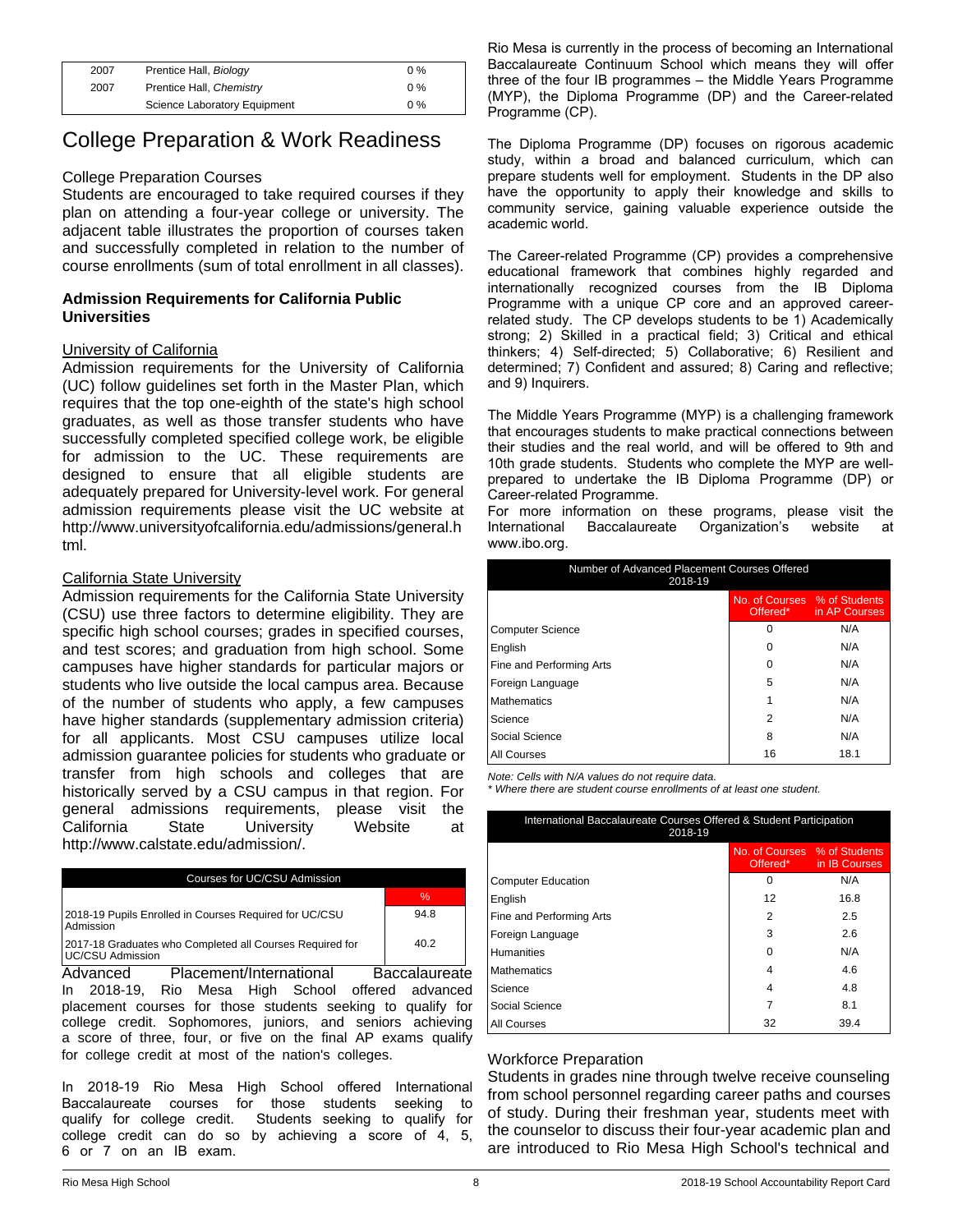career education programs; the counselor meets at least once a year with each student to follow-up on their progress in meeting graduation requirements and career objectives. All career and technical education (CTE) courses comply with state-adopted content standards and are integrated into the student's four-year academic plan as elective courses. Rio Mesa High School offers the following programs that promote leadership, develop job-related skills, provide on-the-job experience, and increase interest in school:

- Work Experience
- Career Education Center (CEC) Programs
- Workability
- Career Pathways
- Career Center
- IB Career Related Program

Individual student assessment of work readiness skills takes place through 1) End of course exams; 2) Completion of course-required projects; 3) Benchmark assessments; and 4) Course grades (work experience).

Work experience students are partnered with local employers that provide on-the-job training and mentoring for students 16 years of age or older. Work experience students receive guidance and supervision designed to ensure maximum educational benefit from part-time job placement. For more information, students should contact the counselor.

Career Education Center (CEC) Programs are offered in partnership with the County Office of Education. A variety of career technical education courses are available to help prepare high school students (16 years and older) for entry-level employment, upgrading current job skills, or obtaining more advanced levels of education.

Workability provides work experience opportunities outside the school day that meet the students' interests and aptitudes while providing real-world job experience prior to graduation. The program is available to all students with disabilities who have an Individualized Education Plan.

During the 2018-19 school year, Rio Mesa High School offered the following career technical education programs as elective courses:

- Advanced Manufacturing & Engineering
- Athletic Training
- Automotive
- Baking & Pastry
- Mariachi
- Robotics & Mechatronics
- Social Media Business
- Video & Broadcasting
- Youth Climate & Culture

Rio Mesa High School receives funds from the Carl D. Perkins Vocational and Technical Education Act (Perkins). This grant enables Rio Mesa High School to provide its students with the academic and technical skills needed to succeed in a knowledge- and skills-based economy and helps provide programs that prepare students for both postsecondary education and the careers of their choice. CTE table in this report shows the total number of students participating in the district's CTE courses and regional occupational programs and program completion rates. For more information on career technical programs, CEC, workability, partnership academies, and work experience, contact the counselor or visit the state's career technical website at http://www.cde.ca.gov/ci/ct/.

| Career Technical Education (CTE) Program Participation<br>2018-19                                                    |         |
|----------------------------------------------------------------------------------------------------------------------|---------|
| Total number of students participating in CTE programs                                                               | 836     |
| Percentage of students completing CTE program and earning a<br>high school diploma                                   | 40.0%   |
| Percentage of CTE courses sequenced or articulated between<br>the school and institutions of postsecondary education | $9.7\%$ |

# Professional Staff

## Counseling & Support Staff

Rio Mesa High School provides professional, highly qualified staff that provide additional services and support centered on the whole student academically, physically, and mentally. The Counseling and Support Services table in this report illustrates the availability of non-instructional support staff to Rio Mesa High School's students. Full-time equivalent (FTE) is a standard measurement used to identify an employee's regular work load on a weekly basis. For example, an FTE of 1.0 designates a full-time position and the employee is on campus and available all day every day of the week; an FTE of 0.5 indicates that the staff member is available and on campus a portion (50%) of the week.

| Academic Counselors & Other Support Staff<br>(Nonteaching Professional Staff)<br>2018-19 |                        |            |  |
|------------------------------------------------------------------------------------------|------------------------|------------|--|
|                                                                                          | No. of<br><b>Staff</b> | <b>FTE</b> |  |
| Academic Counselor                                                                       | 6                      | 5.5        |  |
| <b>Campus Supervisors</b>                                                                | 7                      | 4.8        |  |
| Speech/Language/Hearing Specialists                                                      | 2                      | 14         |  |
| <b>Adaptive PE</b>                                                                       | 1                      | 0.3        |  |
| <b>Athletic Director</b>                                                                 | 1                      | 1.0        |  |
| Career Center Technician                                                                 |                        | 1.0        |  |
| Guidance Technician                                                                      |                        | 1.0        |  |
| <b>Health Assistant</b>                                                                  |                        | 06         |  |
| Librarian                                                                                |                        | 1.0        |  |
| Migrant Guidance Technician                                                              | 1                      | 0.5        |  |
| <b>Nurse</b>                                                                             |                        | 1.0        |  |
| Psychologist                                                                             |                        | 1.0        |  |
| School Resource Officer (SRO)                                                            |                        | 1.0        |  |
| <b>Student Intervention Specialist</b>                                                   |                        | 1.0        |  |
| Technician                                                                               |                        | 1.0        |  |
| <b>UCSB Representative</b>                                                               |                        | 1.0        |  |
| Counselor-to-Student Ratio: 1:372                                                        |                        |            |  |

*Note: One Full Time Equivalent (FTE) equals one staff member working full time; one FTE could also represent two staff members who each work 50% of full time.*

#### Teacher Assignment

During the 2018-19 school year, Rio Mesa High School had 95 teachers who met all credential requirements in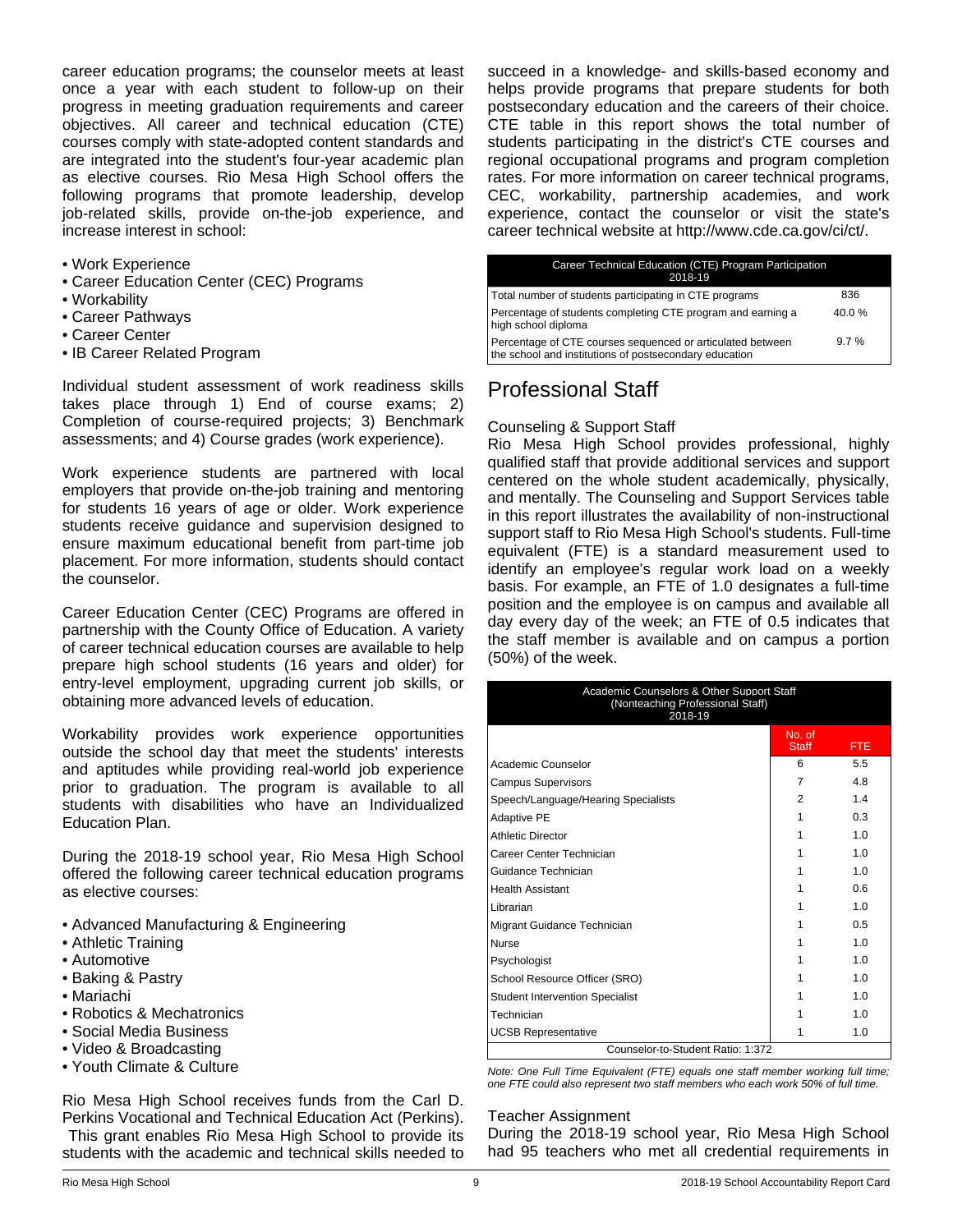accordance with state guidelines. The chart below identifies the number of teachers at both the school and district who are 1) fully credentialed; 2) without full credentials; 3) teaching outside subject area of competence; 4) misassignments for English learners; 5) total teacher misassignments; and 6) vacant teacher positions. The term "misassignments" refers to the number of positions filled by teachers who lack legal authorization to teach that grade level, subject area, student group, etc.

| <b>Teacher Credentials &amp; Assignments</b>                                             |       |        |       |                 |
|------------------------------------------------------------------------------------------|-------|--------|-------|-----------------|
|                                                                                          |       | School |       | <b>District</b> |
|                                                                                          | 17-18 | 18-19  | 19-20 | 19-20           |
| <b>Total Teachers</b>                                                                    | 94    | 96     | 99    | 699             |
| <b>Teachers With Full Credentials</b>                                                    | 93    | 95     | 98    | 695             |
| <b>Teachers Without Full</b><br>Credentials                                              |       |        | 1     | 4               |
| <b>Teachers Teaching Outside</b><br>Subject Area of Competence<br>(With Full Credential) | 14    | 15     | 11    | 94              |
| Misassignments of Teachers of<br><b>English Learners</b>                                 | ŋ     | O      | U     | 0               |
| Total Teacher Misassignments*                                                            | O     | ŋ      |       | 94              |
| <b>Vacant Teacher Positions</b>                                                          |       |        |       | 5               |

*Note: "Misassignments" refers to the number of positions filled by teachers who lack legal authorization to teach that grade level, subject area, student group, etc.*

*\*Total Teacher Misassignments includes the number of Misassignments of Teachers of English Learners.*

# District Expenditures

## Salary & Budget Comparison

State law requires comparative salary and budget information to be reported to the general public. For comparison purposes, the State Department of Education has provided average salary data from school districts having similar average daily attendance throughout the state. (Note: 2017-18 salary comparison data was the most recent data available at the time this report was published.)

| <b>Teacher and Administrative Salaries</b><br>2017-18 |                 |                                                          |  |
|-------------------------------------------------------|-----------------|----------------------------------------------------------|--|
|                                                       | <b>District</b> | State Average of<br><b>Districts in Same</b><br>Category |  |
| Beginning Teacher Salary                              | \$53,785        | \$52,466                                                 |  |
| Mid-Range Teacher Salary                              | \$96,547        | \$87,373                                                 |  |
| Highest Teacher Salary                                | \$104,556       | \$109,803                                                |  |
| Superintendent Salary                                 | \$220,420       | \$241,221                                                |  |
| <b>Average Principal Salaries:</b>                    |                 |                                                          |  |
| <b>Elementary School</b>                              | N/A             | N/A                                                      |  |
| Middle School                                         | N/A             | \$142,025                                                |  |
| High School                                           | \$148,258       | \$153,904                                                |  |
| <b>Percentage of Budget:</b>                          |                 |                                                          |  |
| <b>Teacher Salaries</b>                               | 33%             | 33%                                                      |  |
| <b>Administrative Salaries</b>                        | 4%              | 5%                                                       |  |

*For detailed information on salaries, see the CDE Certificated Salaries & Benefits Web page at http://www.cde.ca.gov/ds/fd/cs/.*

### Expenditures Per Student For the 2017-18 school year, Oxnard Union High School

District spent an average of \$11,872 of total general funds to educate each student (based on 2017-18 audited financial statements and in accordance with calculations defined in Education Code §41372). The table in this report 1) compares the school's per pupil expenditures from unrestricted (basic) and restricted (supplemental) sources with other schools in the district and throughout the state, and 2) compares the average teacher salary at the school site with average teacher salaries at the district and state levels. Detailed information regarding salaries can be found at the CDE website at www.cde.ca.gov/ds/fd/ec/ and www.cde.ca.gov/ds/fd/cs/. (The figures shown in the table below reflect the direct cost of educational services, per ADA, excluding food services, facilities acquisition and construction, and certain other expenditures.)

In addition to general fund state funding, Oxnard Union High School District receives state and federal categorical funding for special programs. For the 2017-18 school year, the district received categorical, special education, and support programs funds for:

- Agricultural Career Technical Education Incentive
- CA Partnership Academies: Green & Clean Academies
- California Career Pathways Trust
- California Clean Energy Jobs Act
- Career and Technical Education Programs
- Career Technical Education Incentive Grant Program
- Department of Rehabilitation
- Education Protection Account
- Governor's CTE Initiative: CA Partnership Academies
- Lottery: Instructional Materials
- Medi-Cal Billing Option
- Ongoing and Major Maintenance Account
- Other Federal Funds
- Other Local: Locally defined
- Special Education
- State Lottery
- STRS On-Behalf Pension Contributions
- Title I, II, III
- Tobacco-Use Prevention Education